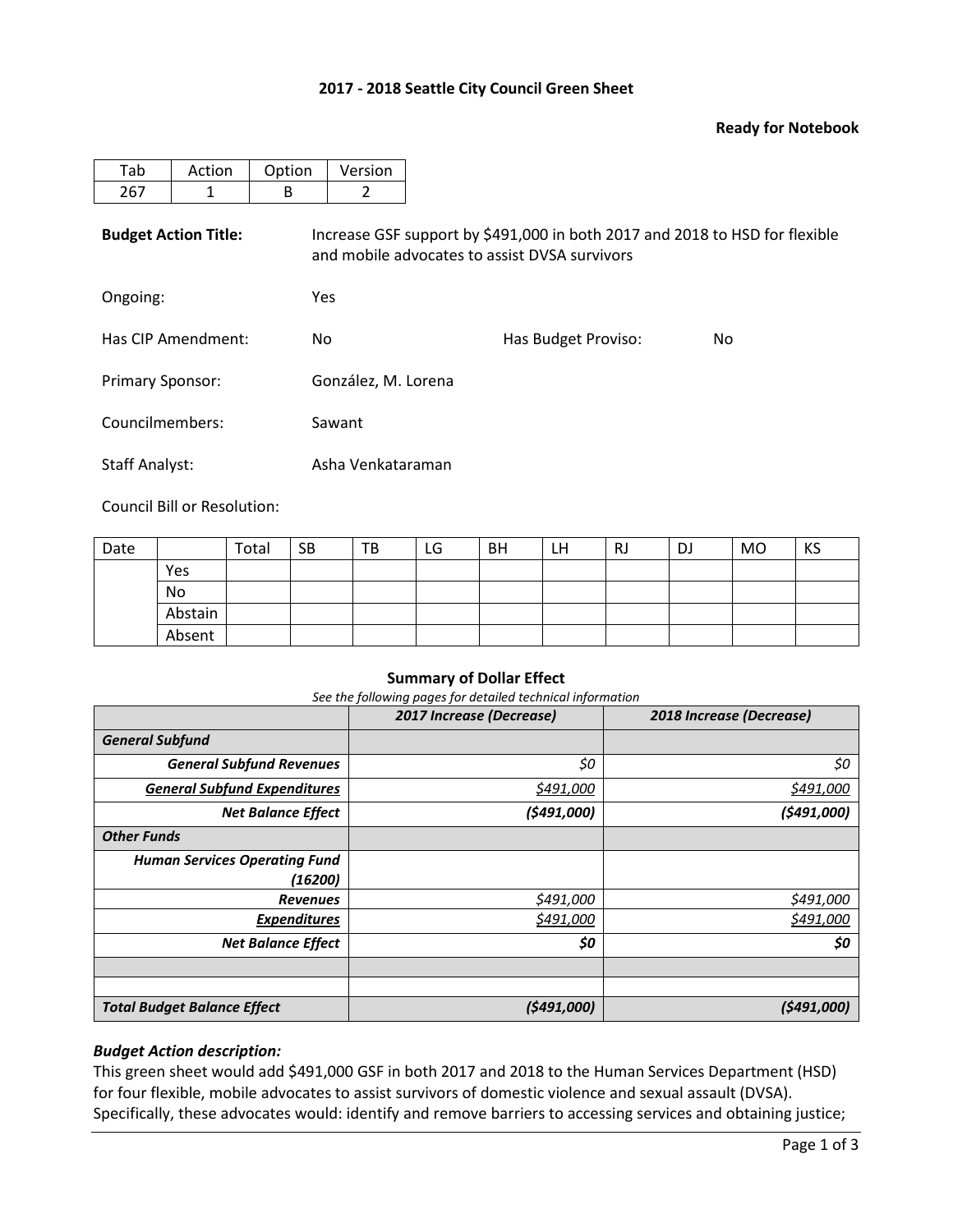| Artion | Ontion | Version |
|--------|--------|---------|
|        |        |         |

assist survivors access to specific services; engage in outreach, community engagement and interagency collaboration; and provide information, support, training and consultation to friends, family, community members and professionals supporting survivors; and to hold abusers accountable.

## DOMESTIC VIOLENCE AND SEXUAL ASSAULT STATISTICS

- 1 in 5 women, and 1 in 7 men have been severely physically abused by an intimate partner (National Coalition Against Domestic Violence).
- 1 in 6 women and 1 in 33 men have been the victim of an attempted or completed rape in their lifetime (National Institute of Justice and Centers for Disease Control and Prevention).
- In 2015, there were 68 domestic violence fatalities in WA State; a total of 563 fatalities in a span of 9 years (WA State Coalition Against Domestic Violence).
	- The WA State Coalition Against Domestic Violence (WSCADV) study of fatality review data from 1997 – 2006 revealed that "Hispanic/Latina, African American, American Indian and Alaska Natives, and Asian and Pacific Islander women in WA State are at 2.5 to 3.5 times greater risk for domestic violence homicide than white, non-Hispanic women.
- Domestic violence is one of the leading causes of homelessness for women and children (WA State Coalition Against Domestic Violence).
- Among the U.S. city mayors surveyed in 2005, 50% identified intimate partner violence as a primary cause of homelessness in their city.
- 90% of homeless mothers have been victims of violence (often domestic); 66% of homeless women have been assaulted by an adult partner; and 38% of all DV survivors become homeless as a consequence of domestic violence.
- 22% 57% of homeless women identify DV as the main cause of their homelessness. (Kris Billhardt, 2007).

#### SERVICE MODEL

Mobile, flexible domestic violence and sexual assault advocacy is a best/promising practice based on the "Domestic Violence Housing First" (DVHF), a project of the WA State Coalition Against Domestic Violence (WSCADV), funded by the Bill and Melinda Gates Foundation. It focuses on helping survivors and their children rapidly access new housing, or retain their current housing, and maintain safety and stability in their housing. The key elements to this promising approach are that advocates (1) provide individualized, flexible, and mobile assistance within survivors' chosen communities; (2) provide flexible funding to meet immediate needs related to housing and safety; (3) work directly with landlords and public housing authorities to expand options for survivors; and (4) use a trauma-informed lens to respond to survivors' and children's needs related not only to past victimization but ongoing threats, sabotage and violence.